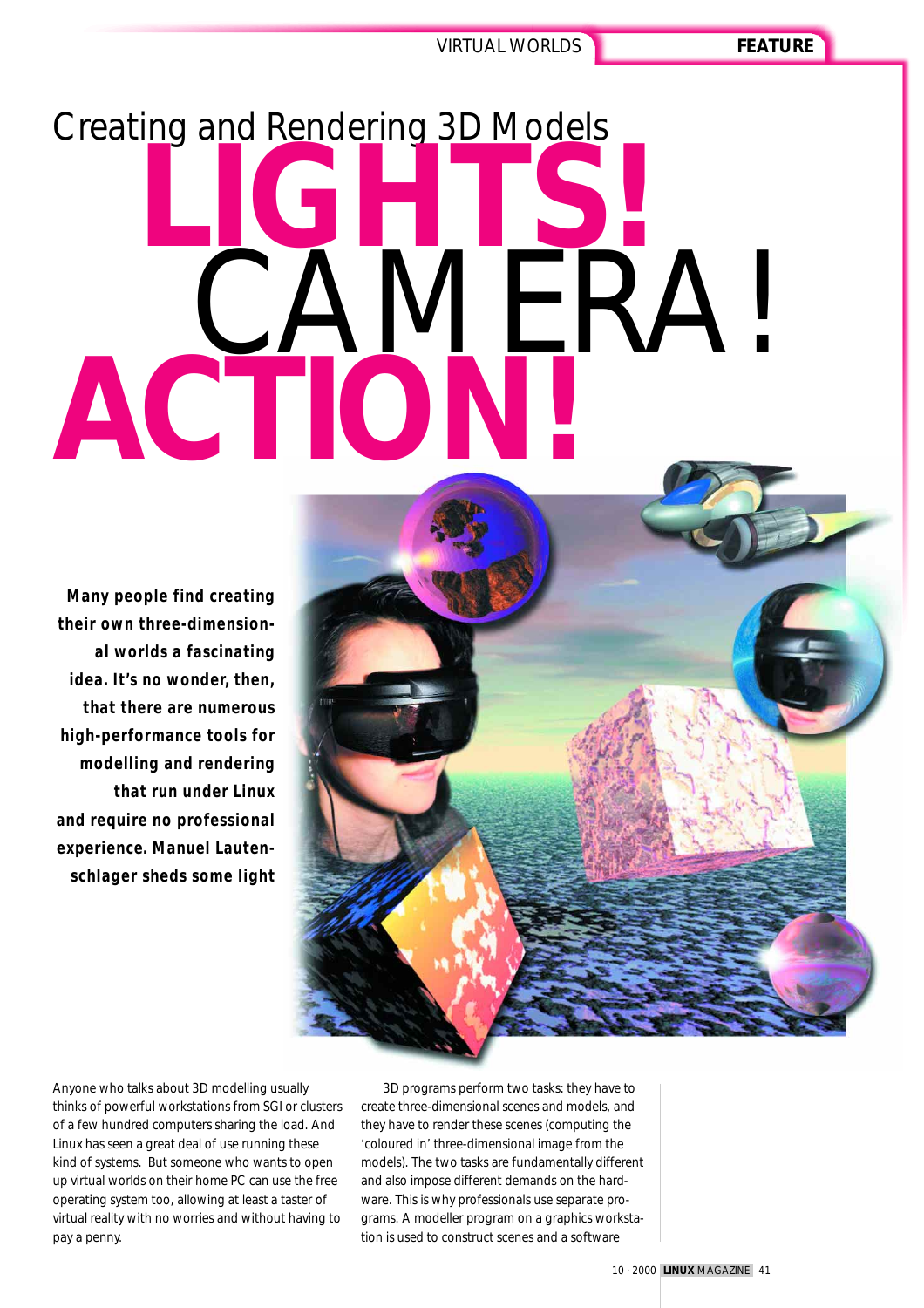# **FEATURE** VIRTUAL WORLDS



**[left] Comparison of render quality: a cylinder, first processed with an integrated renderer (Maya Version 2.3) ...**

#### **[right]**

**... and again with a dedicated program (Blue Moon Rendering Tools Version 2.5). The difference in quality is clear, especially on the edges.**

> **[left] Here is a normal two-dimensional image...**

**[right] ... and the depth data on it.**



package called a renderer, specially developed for the purpose, builds up an image or an animation from the descriptive data.

Rendering is an enormously calculation-intensive process and takes a lot of time on low-powered machines. For demanding tasks, such as the work required for the film Titanic, entire clusters of machines were put together, forming so-called render farms. The virtual ship in Titanic came about with the aid of a specially written modelling program and was rendered on a cluster of 160 Alpha computers, 55 of them using Windows NT and 105 of them running Linux.

Because artists usually like to get an idea, while still drawing, of roughly how the finished scene will look, all current modeller programs include a render engine. The results of these come nowhere near those of dedicated renderers but are adequate for home use.

#### **Layers and Filters**

In the case of large projects, on the other hand, studios push dedicated program development even further. It's fairly common to have each part of an area, such as the water or the landscape, calculated by specialised programs. They're all then edited into a single image at the end. In order to be able to perform this task, data also has to be stored with an

extra characteristic which isn't normally contained in a normal, two-dimensional image – depth data in the form of the Z-Buffer. This indicates how far the point shown is from the viewer. Each pixel of the image holds one of these values, which enables different scenes to be matched-up on the 3D stage.

Instead of depth data, "alpha layers" are often used, which can make an image transparent wherever you want. So for example a program which specialises in water areas and landscapes such as arete Digital Nature (http://www.areteis.com/) can render the ocean, but mask the Titanic ship with an alpha layer so that it can be produced by a different program.

Advantages of such layers include specific effects, which can also be masked by an alpha layer. Then a normal image-processing program like Gimp can add the effect again after rendering. This process is applied at the point when computer-generated images are to be combined with real filmed scenes, since it allows the light conditions to be taken into account as well.

The basic principles are the same in all modelling programs. The main differences are in userfriendliness and in the range of functions. Almost anyone can render their own movie and get up and running using free tools.

#### **Blender**

Blender is perhaps the most popular modelling program under Linux. It is a commercial program. There is a free useable version with limited functionality. This can be turned into the full version on payment of a fee of £57. The program is fully scriptable with Python, controlling radiosity, environment mapping and other advanced functions.

There are numerous plug-ins, some good tutorials and a lively user group, which recently met at the offices of NotANumber (the company behind the program) for a one-week conference. The program originally stems from the Commodore Amiga, believe it or not, but has since been ported onto a number of platforms.

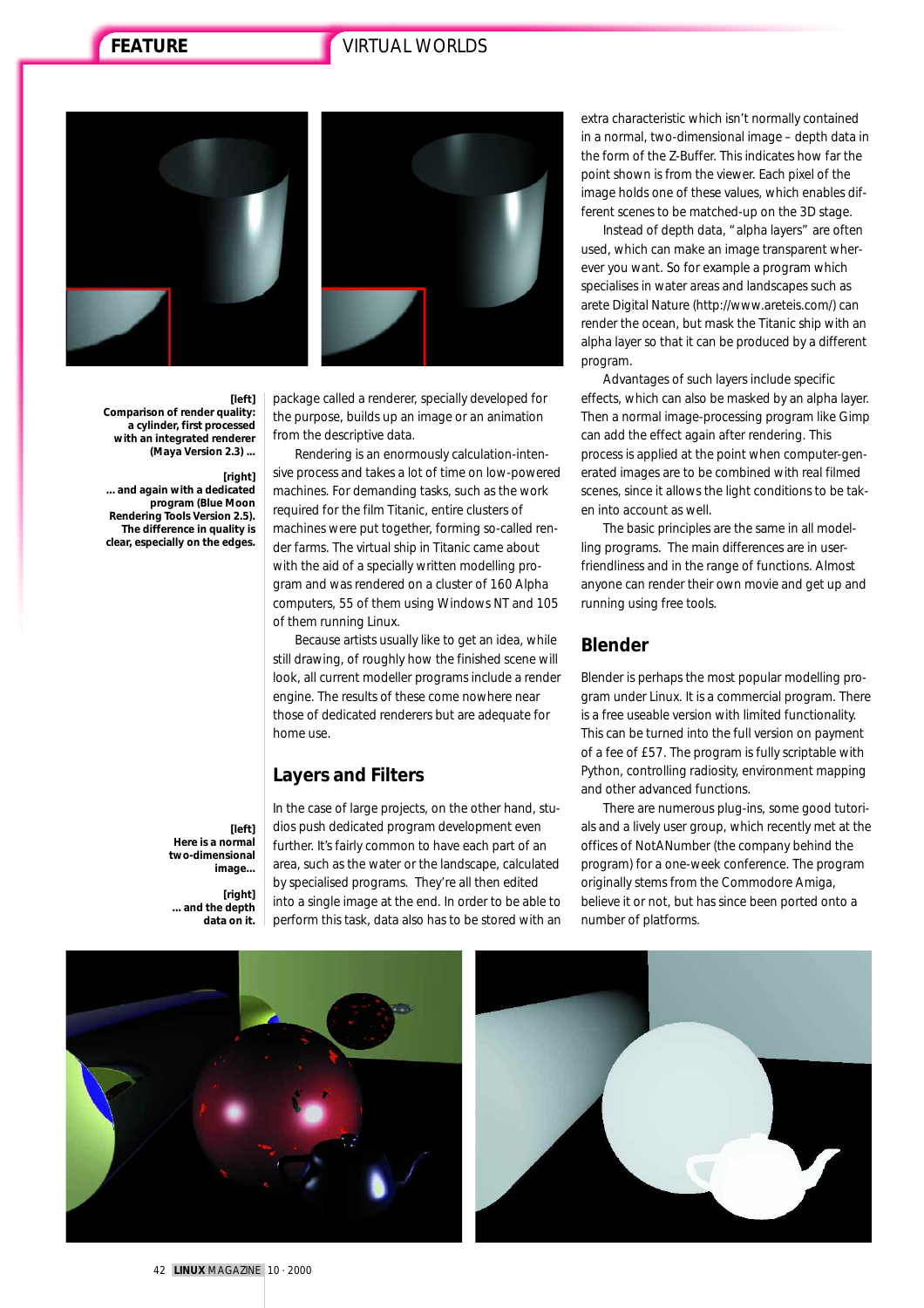### **Interface**

The interface shows signs of its Amiga history. At first glance it looks a bit crowded and jumbled. There are no menus. Instead, you must press certain buttons to display tools and alternative work screens. It isn't immediately apparent which buttons do what.

In the full version the whole interface can be customised using a Python script. This effectively lets the program be restyled and altered with a few commands in order to adapt it to the current task. In allowing this the program is following a popular trend because many high-end programs now have a similar option for workflow optimisation. Since the interface can use OpenGL, it is even possible to have 3D elements in it.

As mentioned, Blender doesn't actually provide any standard menu structures. However, the interface can be made more interactive than in many more expensive programs. Anyone who can get the hang of adapting the workspace will be able to work surprisingly quickly with this program.

#### **Use**

The numeric keypad and the space bar are important controls. The viewer can use the number keys to change the view of the scene, such as "walking" or "flying" around it. When the space bar is pressed a menu, containing important functions such as

#### *Starting Blender properly*

*Anyone using a window manager with several virtual image screens (not to be confused with "multiple desktops" which are found for example in KDE) will come across a problem with Blender when switching to another screen. Blender simply crashes after a few minutes of messing around this way because it is not allowed to draw directly on the visible screen. For this reason, it is best to run Blender on an X-Server of its own - the whole thing can be automated as follows:* 

#### #!/bin/bash

set -x MAXDSP= $$(ls /tmp/.X*-lock|tail 2)$  $-1$ |cut  $-c$  8)  $NEWDSP = "$( ( $MAXDSP + 1 ) )"$ DISPLAY=":\$NEWDSP" X \$DISPLAY & while  $[ \cdot ] -f / \text{tmp} / .X$ "\$NEWDSP"-lock  $]$ ; **2** do sleep 1 ; done exec /usr/local/bin/blender

*This script, however, only functions correctly if the server is running as "root", so either the suid bit has to be set or an Xwrapper mechanism must be installed.*



creating objects and storing scenarios, pops up under the mouse cursor. The buttons in the control window then allow fine adjustments. This space bar menu is also found in Maya.

By pressing [Tab] you can toggle back and forth between Edit and Move mode (or rather Transformation mode). No matter what mode you are in you can always move the object. The crucial difference is that the centre point of the object in Move mode is shifted along with it. This doesn't happen in Edit mode.

# **Processing**

The modelling process, like the interface, can take some getting used to. Functions like "move", "rotate" and "scale" can be activated not only using keystrokes but via drawing certain symbols in the viewing window. So drawing a rotated L switches into rotate mode and a pointed V switches into scaling mode. Mouse users might not think much of this but it will delight users with a graphics tablet. However, mouse users aren't left in the cold – by pressing the mouse button simultaneously with "Ctrl" and/or "Shift", the view can be turned, moved and zoomed.

**A scene from the Film: "The Fifth Element": The surface of the water was rendered with arete and the ship with Maya.**

**The interface can be customised in almost any way but unfortunately it's not an intuitive procedure**



10 · 2000 **LINUX** MAGAZINE 43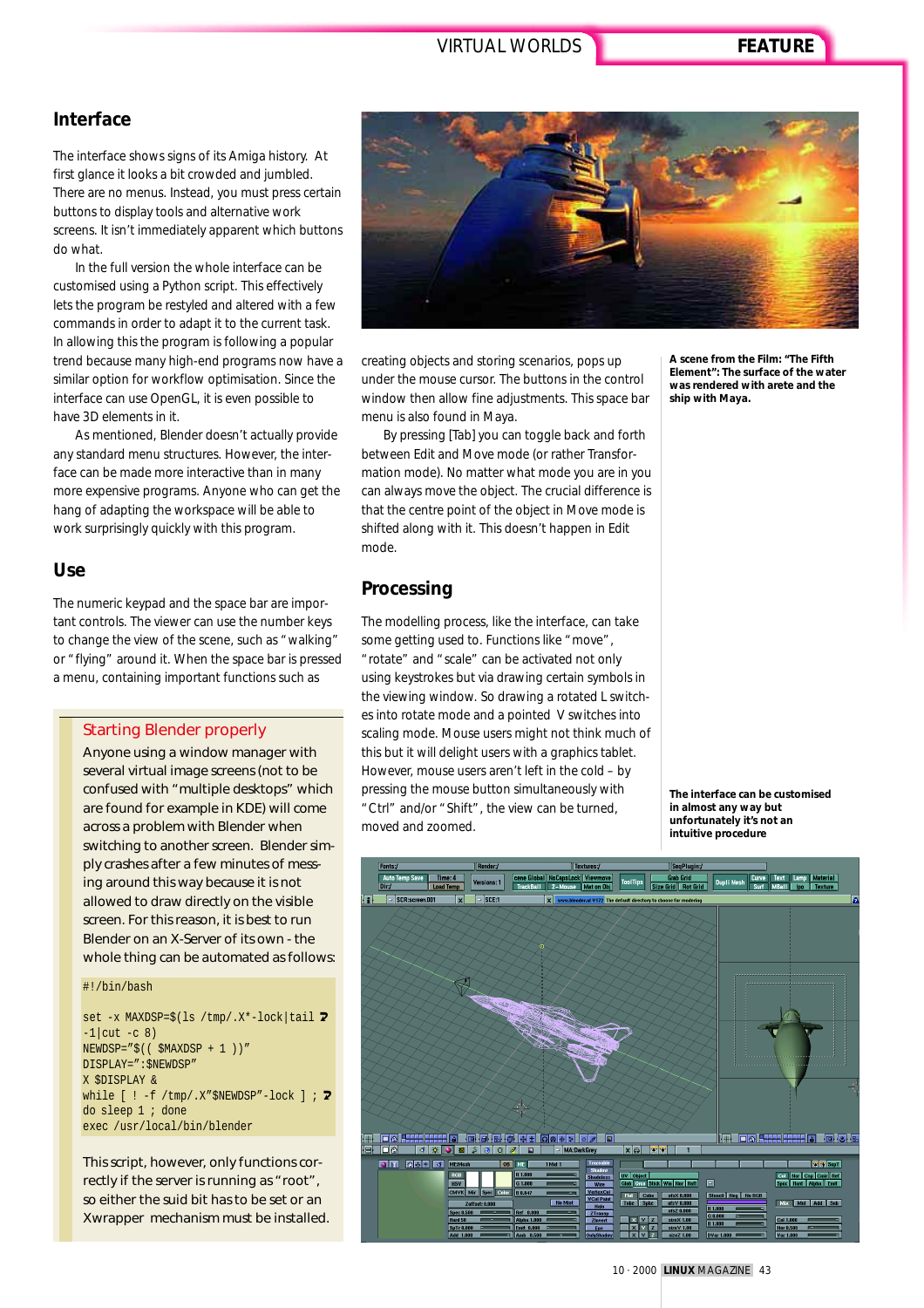# **FEATURE** VIRTUAL WORLDS

| ll Bl | ⊡≏<br>K.                                |                   | $\ddot{\bullet}$        | α              | 8<br>ы               | $-$ SCE:1      | <b>x</b>                      |        |                    |                                              |                            |                |
|-------|-----------------------------------------|-------------------|-------------------------|----------------|----------------------|----------------|-------------------------------|--------|--------------------|----------------------------------------------|----------------------------|----------------|
|       |                                         |                   |                         |                |                      |                |                               |        |                    |                                              |                            |                |
|       | /render/                                |                   |                         | Pics           |                      | <b>RENDER</b>  | <b>Shadows</b>                |        | <b>ANIM</b>        | <b>SizeX: 320</b>                            | <b>SizeY: 256</b>          | PAL            |
|       | $\Box$                                  |                   |                         | <b>Backbuf</b> |                      |                | Panorama                      |        |                    | AspX: 1                                      | AspV: 1                    | <b>Default</b> |
|       | $\blacksquare$                          |                   |                         | <b>Ftype</b>   | <b>OSA</b>           | <b>MBLUR</b>   | 100%                          |        |                    |                                              |                            | Preview        |
|       | E                                       |                   | $\overline{\mathbf{x}}$ |                |                      |                | 16 Bf: 0.500 75% 50% 25%      |        | <b>Do Sequence</b> | AVI raw<br>AVI jpg<br><b>TgaRaw</b><br>Targa | Frs/sec: 25<br><b>Iris</b> | <b>PC</b>      |
|       |                                         |                   |                         |                |                      |                | Odd                           |        |                    | <b>HamX</b><br><b>Ftype</b>                  | <b>JPEG</b>                | PAL 16:9       |
|       |                                         |                   |                         |                | Xparts: 1            | <b>Yparts:</b> | <b>Fields</b><br>$\mathbf{x}$ | PLAY   | rt: 0              | Quality: 95                                  | Crop                       | <b>PANO</b>    |
|       | <b>DispView</b><br><b>DispWin</b><br>mm | <b>Extensions</b> |                         |                | Sky<br><b>Premul</b> | Key            | <b>Border</b><br>Gamma        | Sta: 1 | <b>End: 250</b>    | <b>BW</b><br><b>RGB</b>                      | <b>IRIZ</b><br><b>RGBA</b> | <b>FULL</b>    |

**Some user interfaces in Blender appear truly chaotic; these are the rendering options.**

The main functions can once again be quickly called up using the space bar menu. Additionally there are aids such as the 3D cursor, which can define the creation position. This can prove itself highly useful. For any view it is possible to define five levels of detail at which the processing view should be rendered or displayed respectively.

| <b>Glossary</b>             |                                                                                                                                                                                                                                                |
|-----------------------------|------------------------------------------------------------------------------------------------------------------------------------------------------------------------------------------------------------------------------------------------|
| <b>Modelling</b>            |                                                                                                                                                                                                                                                |
| Primitive                   | The most basic elements of a model. All other, more complex, objects are assembled from these.                                                                                                                                                 |
| <b>Nurbs</b>                | A Nurbs object is not described by polygons but by Bezier curves. This makes the surface appear more<br>rounded.                                                                                                                               |
| <b>Trims</b>                | Methods by which the holes in Nurbs areas can be cut.                                                                                                                                                                                          |
| Polygon                     | An object made out of triangles.                                                                                                                                                                                                               |
| QuadFace /Quad-Poly         | Two triangular polygons which are combined into a quadrangle. The objects resulting from this are<br>required for clean subdivision surfaces.                                                                                                  |
|                             |                                                                                                                                                                                                                                                |
| <b>Metaballs</b>            | Objects made up from balls that merge into each other. The properties of Metaballs can be weighted.                                                                                                                                            |
| Pivot                       | The point of origin within the object matrix to which changes of translation, rotation and scaling relate.                                                                                                                                     |
| <b>Subdivision Surfaces</b> | A new type of object for modelling in which a rudimentary control object such as a cube controls the<br>actual object. Lines and points of this control object can also be weighted and thereby refine the<br>appearance of the target object. |
| <b>Construction History</b> | The working steps by which an object was created can be reprocessed with this at a later stage; alter-<br>ations to an object then have an effect on objects built using it.                                                                   |
| <b>Materials</b>            |                                                                                                                                                                                                                                                |
| Shader                      | A generic term for render options. Shaders define and calculate the properties of materials.                                                                                                                                                   |
| <b>Volumetric materials</b> | Procedurally created material, comparable with mist from the point of view of properties. This enables<br>the inside of an object (such as a cloud) to be realistic.                                                                           |
| <b>Weighted materials</b>   | Refers to the attraction or the effect of a point on an object.                                                                                                                                                                                |
| <b>Texture</b>              | A two-dimensional image which when imposed on a 3D-body via                                                                                                                                                                                    |
| <b>Mapping</b>              | Term that describes wrapping a texture around an object. There are various types, the most important<br>being a normal texture, when an object is to be coloured in or painted. Another type is called                                         |
| <b>Procedural textures</b>  | Textures produced with algorithms, such as shadings, wood and marble textures and textures pro-<br>duced with a noise filter.                                                                                                                  |
| <b>Filters</b>              | Texture filters, similar to those in an image processing program; these are used to improve textures.                                                                                                                                          |
| <b>Animation</b>            |                                                                                                                                                                                                                                                |
| <b>Skeleton</b>             | Basic frame on which objects can be fixed. If the skeleton moves, the added objects also move accordingly.                                                                                                                                     |
| <b>Skinning</b>             | Geometry which is distorted with the aid of a basic skeleton.                                                                                                                                                                                  |
| <b>Inverse kinematics</b>   | The end points of the skeleton can be freely moved and animated; the position of the joints is calculat-<br>ed by the program.                                                                                                                 |
| <b>Forward cinematic</b>    | Each joint can be moved individually.                                                                                                                                                                                                          |
| Path animation              | A curve or line along which objects move.                                                                                                                                                                                                      |
| <b>Morph</b>                | Creates a smooth transition between objects; the control points of the objects are interpolated<br>between various positions.                                                                                                                  |
| <b>Motion capture</b>       | Capture of motion data using cameras and sensors placed over the clothing of actors. In this way, their<br>movements can be digitised and a natural-looking movement of an animation is generated from this.                                   |
| Keys                        | Key points which define the animation process. Keys can relate to all parameters.                                                                                                                                                              |
| Lights                      |                                                                                                                                                                                                                                                |
| <b>Point Light</b>          | Point-shaped source of light                                                                                                                                                                                                                   |
| Spotlight                   | Cone of light                                                                                                                                                                                                                                  |
| <b>Area Light</b>           | An certain area defined as a light source, such as a neon tube. Enables creation of soft ray-trace shadows                                                                                                                                     |
| Shadow map                  | The shadow is calculated from the position of the light source. Its precision depends on the size of the<br>Shadow map. This process never produces a 100% accurate result.                                                                    |
| <b>Raytrace Shadows</b>     | Each ray of light is traced back. In this way, the result is absolutely precise, but resultant shadows<br>appear very hard.                                                                                                                    |
| <b>Caustic Light</b>        | Extended light computation: the light can be concentrated as with a magnifying glass.                                                                                                                                                          |
| Rendering                   |                                                                                                                                                                                                                                                |
| <b>Diffuse to Diffuse</b>   | A computing method in which coloured areas reflect coloured light.                                                                                                                                                                             |
| <b>Light transfer</b>       |                                                                                                                                                                                                                                                |
| <b>Specular to Diffuse</b>  | In general, this refers to the reflected rays of light such as the light reflected back from a mirror.                                                                                                                                         |
| <b>Light transfer</b>       |                                                                                                                                                                                                                                                |
| Radiosity                   | With this method of computing each object is assigned an energy value which is a function of the energy<br>radiated by the surrounding object. This process, unlike Raytracing, produces very soft light conditions.                           |
| Raytracing                  | All rays of light are traced back to their source. This makes exact reflections possible with reflective<br>surfaces and refractions in the case of transparent objects.                                                                       |
| Oversampling                | Refers to the number of render passes, where the quality of the rendered image improves with each<br>additional pass.                                                                                                                          |
| Render farm /               | Many computers, networked with each other, undertake a single computing task - this shortens.                                                                                                                                                  |
|                             | Distributed Rendering the processing time accordingly                                                                                                                                                                                          |

# **Modelling and animating**

There are a large number of functions such as "Nurbs modelling", "Meshsmooth" (a rounded off and weighted Quad-Poly-Object) and Metaballs, which can create nicely rounded objects. The processing of Nurbs objects functions smoothly, but the successful creation of the Nurbs curves necessary for this does depend somewhat on the circumstances.

The important functions for moving images, like animation paths, keyframes, inverse kinematics and object hierarchies are integrated fully. The keys can be processed with the built-in graph editor. All other characteristics of the objects can be entered and edited at this point as Bezier curves.

# **Materials, colours and lights**

There are only two shaders directly built into the program: a standard shader and the halo shader. Others are available as plug-ins, however, it isn't possible to nest the characteristics of entire materials. Instead, you get an option for combining various textures. To apply texture to a frame there are several mapping types including bump maps (which can to a certain extent "dent" the object, in order to give it some structure.) Other mapping options affect the transparency of an element (the "Opacity" button) or its luminosity ("Self Illum".)

The program provides the most important procedural textures such as wood, clouds, noise and colour shading right from the start. There aren't any volume maps at this stage (these can, for example, make clouds look more real from the inside.) In order to refine the textures, filters loaded as bitmaps can be used on the images.

So-called vertex colours can be used in Blender to paint directly onto the object with a brush. This works in a similar way to Artisan in Maya, but isn't quite as intuitive to use. All textures, including the procedural ones, are then also displayed in the modelling view.

There are two types of light sources: pointshaped lights and spotlights. The standard options such as shadows and colours of lamps can be set separately. Effects like halos, rings and so on can be set in the material editor. The light conditions can also be previewed in the OpenGL-view.

# **Rendering**

Rendering is done very quickly. The renderer is capable of 16 times oversampling to improve quality. One interesting feature is that it is possible to render directly in the processing view.

Integrated into the Render menu are effects like particle systems. This means that smaller objects such as particles of smoke are assigned reciprocal physical interactions, with the result that they act as a unit. These options are not found in any other programs since particles are really allocated to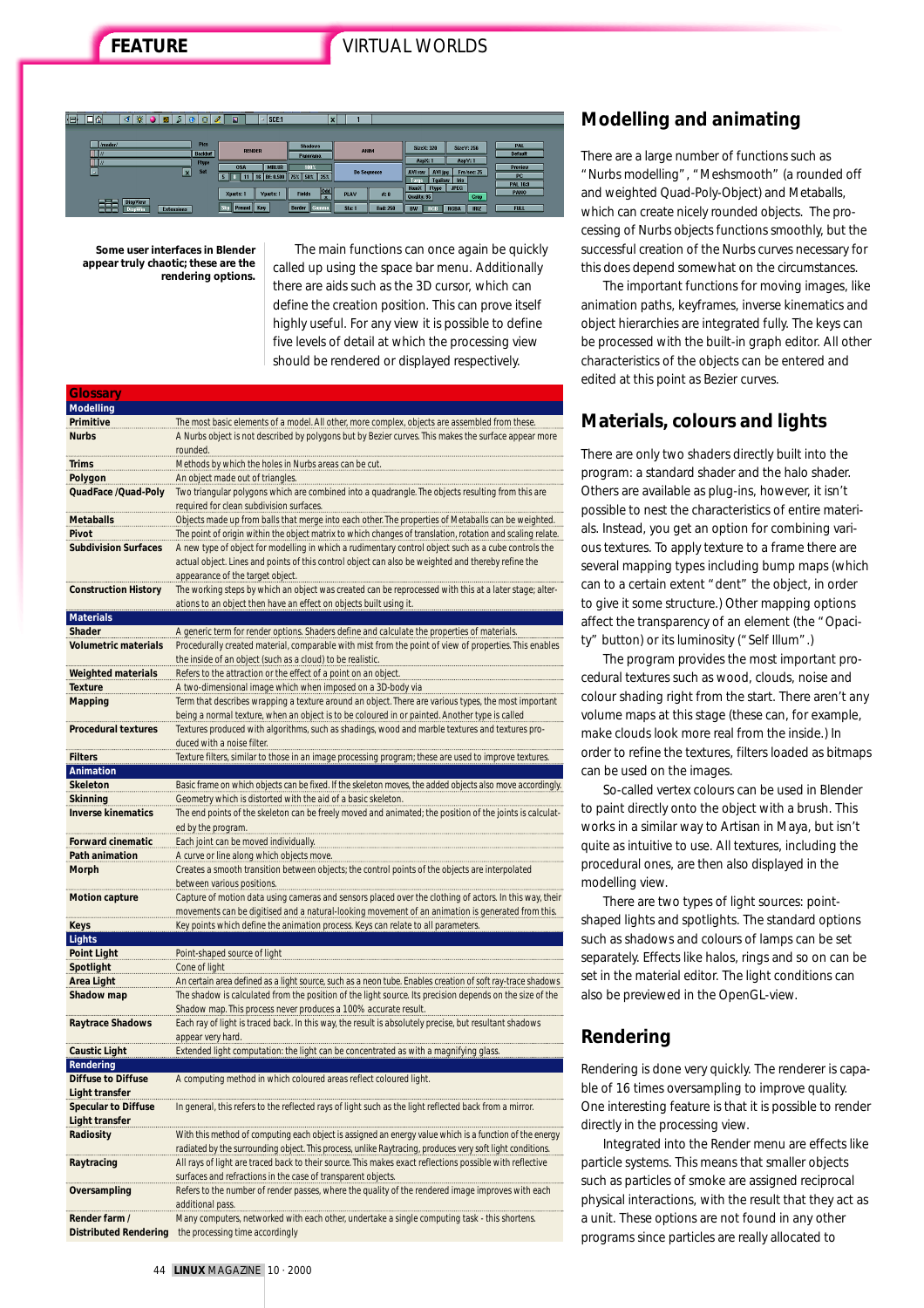geometry and the effects attributed to the particles are in any case amalgamated two-dimensionally in the renderer.

The chief developer of Blender, Ton Roosendaal, has announced version 2 of the software and released a beta version (1.8) which is said to have all the features of the full version.

## **RenderMan, the modern classic**

Like Pixar, the manufacturing company behind it, RenderMan has an interesting history. It evolved from a collection of 3D tools which were used in movies such as "Toy Story" and "Bugs". Since then, RenderMan has become a commercial product and costs £5,655. The program is nevertheless being briefly discussed here because the RenderMan file format (rib) is slowly turning into a quasi-standard. RenderMan is available as an RPM package for Red Hat Linux.

A rib-file contains all the scene data in an ASCII text file. This includes stored objects, references to shading lists, lights and scene parameters, if necessary for each individual frame of the animation. A light definition, for example, looks like this:

LightSource "pointlight" 1 "intensity" [9.57 ] "lightcolor" [1 1 1] \ "from" [-1.5198 7.76837 -3.877]

Shading lists – ASCII files which describe nested and programmable materials – must first be compiled. They can then be installed in the rib file like a programming library in a C program in the following way:

#### Surface "Nice\_new\_surface"

There are graphical front-ends for both the creation of the rib file and also the shading list files. They can also be exported from many programs. However, exporting requires reprocessing, which is often time-consuming. Pixar uses, among others, the program MTOR to create objects.

The advantages of RenderMan lie in the quality, flexibility and high processing rate. Another great advantage is the sub-division of surfaces wherein it is possible to create complicated organic objects without having to work at higher resolutions. The objects created are converted optimally by Render-Man into polygons. The main advantage of this method compared with Nurbs is that surfaces can





be refined and weighted better. This is shown to great effect in the eye parts of the figures in "Toystory II", for example.

In addition there is a Shader language which makes it possible to create complex materials. Unfortunately RenderMan has no radiosity and no proper ray-tracing. Nor is there an area light or caustic light. To compensate for these drawbacks, the rather remarkable "Blue Moon Rendering Toolkit" (BMRT) was created.

# **Blue Moon Rendering Toolkit**

BMRT costs considerably less then RenderMan. To be precise, it costs nothing at all. It produces better results but is slower. However, it has additional controls such as radiosity, extended light source methods and many other effects. Apart from that the two are compatible. It is even possible to combine the fast processing performance of RM with the quality features of BMRT. RM calculates the geometry whilst BMRT takes care of reflection, refraction and radiosity. BMRT can be found as a binary for all normal Linux distributions at the following website: http://www.bmrt.org .

#### **Mops**

Mops is a modeller for RenderMan-compatible renderers and was written in Tcl. The program works solely with Nurbs objects but offers an adequate number of functions. For example, you can draw a line or Bezier curve and then use the revolve function to produce a rotating object. With the trim function parts of a Nurbs object can be cut out and a skin object stretched over it.

The program is operated by a combination of mouse and keyboard, though the program is designed primarily for keyboard use. All key combinations can easily be found in the comprehensive documentation.

In one part of the window the program offers an overview of all the objects present in the scene and their characteristics, which correspond to those of the rib specification. In addition there is another console in the window, providing access to the Tcl interface. This means that the program can to some extent be scripted, although it is a long way from being as flexible as Blender. **The surface of mops enters, in the guise of Tcl/Tk produces realistic shadows. produces realistic shadows.** 

**An under water panorama, produced and rendered in Blender.**



**The simplest view - the bounding box defines only the scale of the object**



**Wireframe view - here it is also possible to see that the object is made up of quad-polygons**



**This OpenGL view shows the object with a surface but without any other effects**



**In this view the light conditions can now also be seen – the spotlight over the aircraft**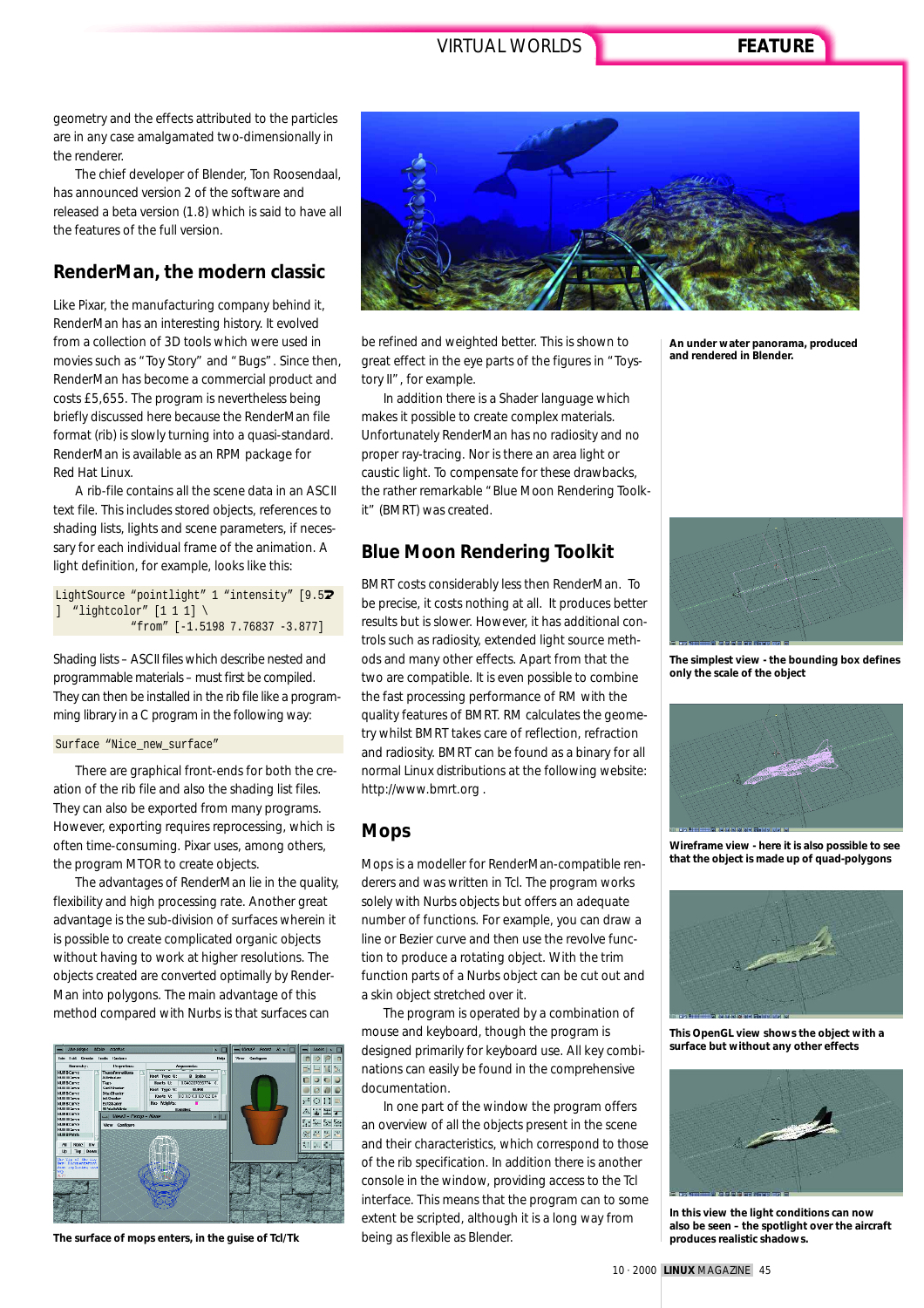#### Listing 1: interface.c 01 #include < Lightflow.h >

```
02
03 int main (int argc, char* argv[])
\begin{array}{c} 04 \\ 05 \end{array}05 LfLocalSceneProxy* scene =<br>06 mew LfLocal
06 new LfLocalSceneProxy();<br>07 LfArqList list;
         LfArgList list;
08<br>09
09 list.Reset();<br>10 list << "posit.
10 list <<"position" <<LfPoint(5.0, -5.0, 4.0);<br>11 list <<"color" <<LfColor(1.0, 1.0, 1.0)*3e2;
11 list <<"color" <<LfColor(1.0, 1.0, 1.0)*3e2;<br>12 scene->LightOn(scene->NewLight("point", list
         scene->LightOn(scene->NewLight("point", list));
13
14<br>1515 list.Reset();<br>16 list << "ka" <
16 list <<"ka" <<LfColor( 0.0, 0.0, 0.5 );<br>17 list <<"kc" <<LfColor( 1.0, 0.5, 0.5 );
         list \ll kc" \ll LfColor( 1.0. 0.5. 0.5 );
18 list <<"kd" <<0.5;
19 list <<"km" <<0.1;
         LfInt plastic =scene->NewMaterial("standard", list);
\frac{20}{21}<br>21<br>22
23
         scene->MaterialBegin( plastic );
25
26 list.Reset();<br>27 list << "radius"<br>28 scene->AddObi
         list <<"radius" <<1.0;
28 scene->AddObject<br>29 (scene-
                     29 (scene->NewObject("sphere", list));
\frac{30}{31}scene->MaterialEnd();
32
33
34 list.Reset();<br>35 list << "file"
35 list <<"file" <<"br/>ball1.txt"; 36 <br> LifInt saver =
36 LfInt saver =<br>37 scene
                     scene->NewImager("saver", list);
38
39
         scene->ImagerBegin( saver );
41<br>4242 list.Reset();<br>43 list << "eve" .
43 list <<"eve" <<LfPoint(0.0, -4.0, 0.0);<br>44 list <<"aim" <<LfPoint(0.0, 0.0, 0.0);
44 list \langle"aim" \langleLifPoint(0.0, 0.0, 0.0);<br>45 LifInt camera =
45 LfInt camera =
                     scene->NewCamera("pinhole", list);
\frac{47}{48}scene->ImagerEnd();
49
\frac{50}{51}scene->Render( camera, 400, 300 );
\frac{5}{52}<br>53
         delete scene;
54 }
```


**Depending on the pattern used the same model can produce either an ocean with sunset or …** 



**… a cloudscape with thundery atmosphere.** 

#### **[left]**

**When performing scientific visualisation, realistic depiction of surfaces and light effects matters.** 

**[right] Clock with striker: Lightflow makes this kind thing possible, too …** 







# **Lightflow Rendering Tools Version 2.0**

The author of Lightflow, Jacopo Pantaleoni, is just 21 years old. He has been involved in programming 3D effects since he was 12. Lightflow is more an object-oriented C++- and Python library than a program in its own right, and is designed to be expanded. The example in Listing 2 shows how simple scenes can be programmed and visualised. The strength of Lightflow lies in the description of shadings of light in three-dimensional space. This is also its chief advantage: it can undertake procedural definition of surfaces, volumetric patterns and materials, lighting systems or camera positions.

Both programming interfaces are freely available for non-commercial use. Plus, there is a comprehensive set of tools for volumetric rendering or radiosity, which allow the conversion of simple scenes into truly impressive images. This can be